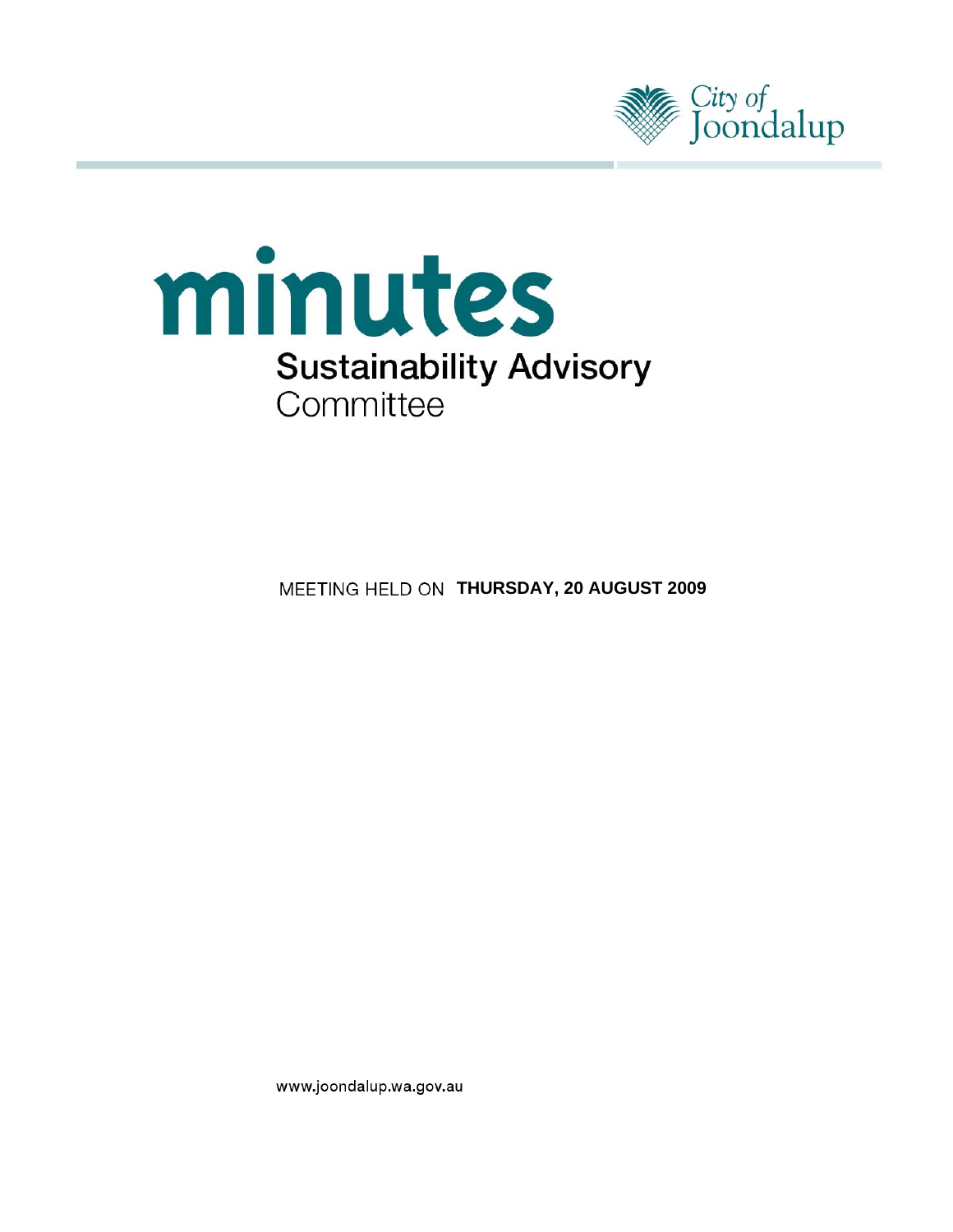# **TABLE OF CONTENTS**

| <b>Item No</b> | <b>Title</b>                                                                   | Page No        |
|----------------|--------------------------------------------------------------------------------|----------------|
|                | Declaration of Opening                                                         | 2              |
|                | Apologies/Leave of Absence                                                     | $\overline{2}$ |
|                | <b>Confirmation of Minutes</b>                                                 | 2              |
|                | by the Deputy Presiding Person<br>without<br>Announcements<br>discussion       | 3              |
|                | Declarations of Interest                                                       | 3              |
|                | Identification of matters for which the meeting may sit behind<br>closed doors | 3              |
|                | <b>Petitions and Deputations</b>                                               | 3              |
|                | Reports                                                                        | 3              |
| Item 1         | SUSTAINABILITY ADVISORY COMMITTEE WORKSHOP [00906]                             | 4              |
|                | Motions for which previous notice has been given                               | 6              |
|                | Requests for Reports for Future Consideration                                  | 6              |
|                | Closure                                                                        | 6              |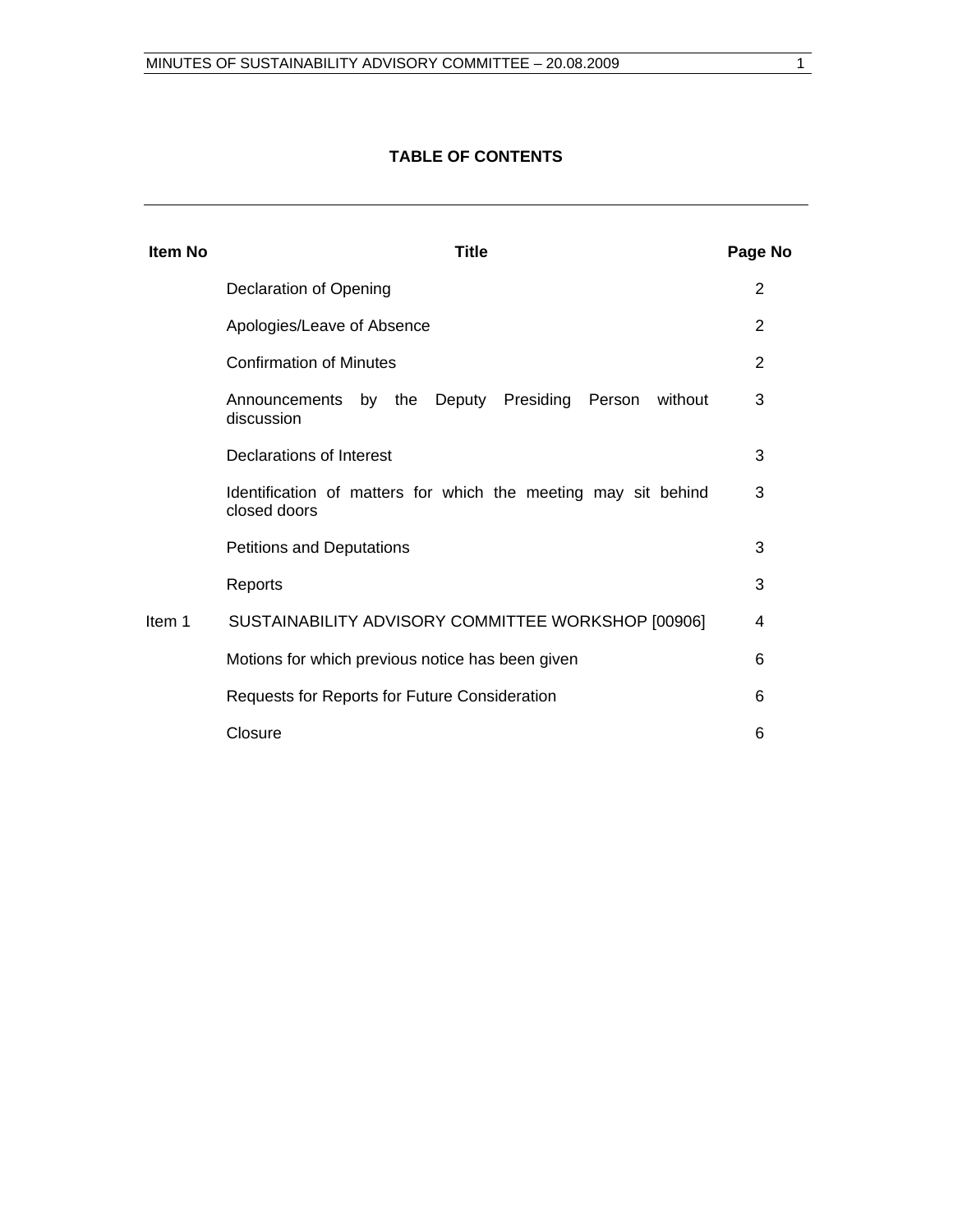# **CITY OF JOONDALUP**

# **MINUTES OF THE SUSTAINABILITY ADVISORY COMMITTEE MEETING HELD IN CONFERENCE ROOM 3, JOONDALUP CIVIC CENTRE, BOAS AVENUE, JOONDALUP ON THURSDAY, 20 AUGUST 2009**

# **ATTENDANCE**

## **Committee Members:**

| Cr Mike Norman  | <b>Deputy Presiding Person</b>  |
|-----------------|---------------------------------|
| Mr Steve Magyar | <b>Community Representative</b> |
| Mr Rainer Repke | <b>Community Representative</b> |
| Mr John Chester | <b>Community Representative</b> |
| Mr John Rule    | <b>Community Representative</b> |
| Dr Ute Goeft    | <b>Community Representative</b> |
|                 | <b>Community Representative</b> |

# **Officers:**

| Mr Jamie Parry     | Director, Governance & Strategy                     |
|--------------------|-----------------------------------------------------|
| Ms Lisa Pilkington | <b>Acting Environmental Development Coordinator</b> |
| Mrs Rose Garlick   | <b>Administrative Secretary</b>                     |
| Ms Anne Purdy      | <b>Administrative Secretary</b>                     |

### **DECLARATION OF OPENING**

The Deputy Presiding Person declared the meeting open at 1809 hrs.

# **APOLOGIES/LEAVE OF ABSENCE**

**Apology** Cr Russ Fishwick Mr Peter Jacoby

### **Leave of Absence previously approved:**

Cr Brian Corr 18 - 23 August 2009 inclusive

### **CONFIRMATION OF MINUTES**

MINUTES OF THE SUSTAINABILITY ADVISORY COMMITTEE MEETING HELD ON 18 JUNE 2009

**MOVED Dr Goeft, SECONDED Mr Magyar, that the minutes of the meeting of the Sustainability Advisory Committee held on 18 June 2009 be confirmed as a true and correct record.** 

# The Motion was Put and **CARRIED** (6/0)

**In favour of the Motion:** Cr Norman, Mr J Chester, Dr U Goeft, Mr S Magyar, Mr R Repke and Mr J Rule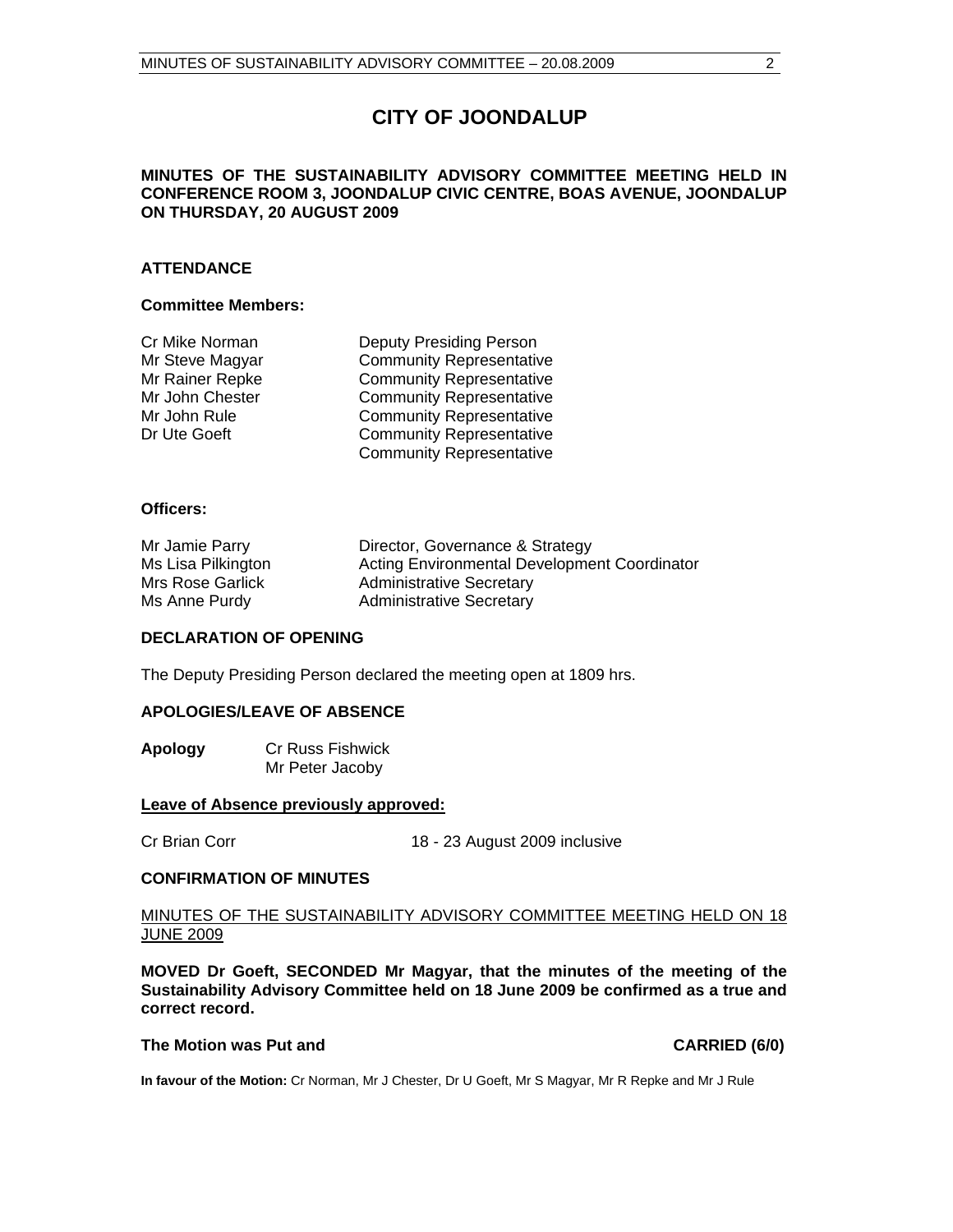# **ANNOUNCEMENTS BY THE DEPUTY PRESIDING PERSON WITHOUT DISCUSSION**

Cr Norman provided information to members on matters of relevance to the Sustainability Advisory Committee from his recent attendance at the ICLEI World Congress held in Edmonton, Canada, in June 2009.

# **MOTION TO ADJOURN MEETING – [02154] [08122]**

**MOVED Mr Chester, SECONDED Mr Rule, that the Sustainability Advisory Committee meeting be ADJOURNED to allow for discussion on the presentation by Cr Norman on the proceedings of the "ICLEI Urban Nature Forum" relevant to the Sustainability Advisory Committee.** 

**The Motion was Put and CARRIED (6/0) CARRIED (6/0)** 

**In favour of the Motion:** Cr Norman, Mr J Chester, Dr U Goeft, Mr S Magyar, Mr R Repke and Mr J Rule

**The Meeting of the Sustainability Advisory Committee ADJOURNED at 1810 hrs.** 

# **MOTION TO RECONVENE MEETING – [02154] [08122]**

**MOVED Cr Norman SECONDED Cr Magyar that the meeting be reconvened, the time being 1908 hrs.** 

### **The Motion was Put and CARRIED (6/0) CARRIED (6/0)**

**In favour of the Motion:** Cr Norman, Mr J Chester, Dr U Goeft, S Magyar, Mr R Repke and Mr J Rule

# **DECLARATIONS OF INTEREST**

Nil.

# **IDENTIFICATION OF MATTERS FOR WHICH THE MEETING MAY SIT BEHIND CLOSED DOORS**

Nil.

# **PETITIONS AND DEPUTATIONS**

Nil.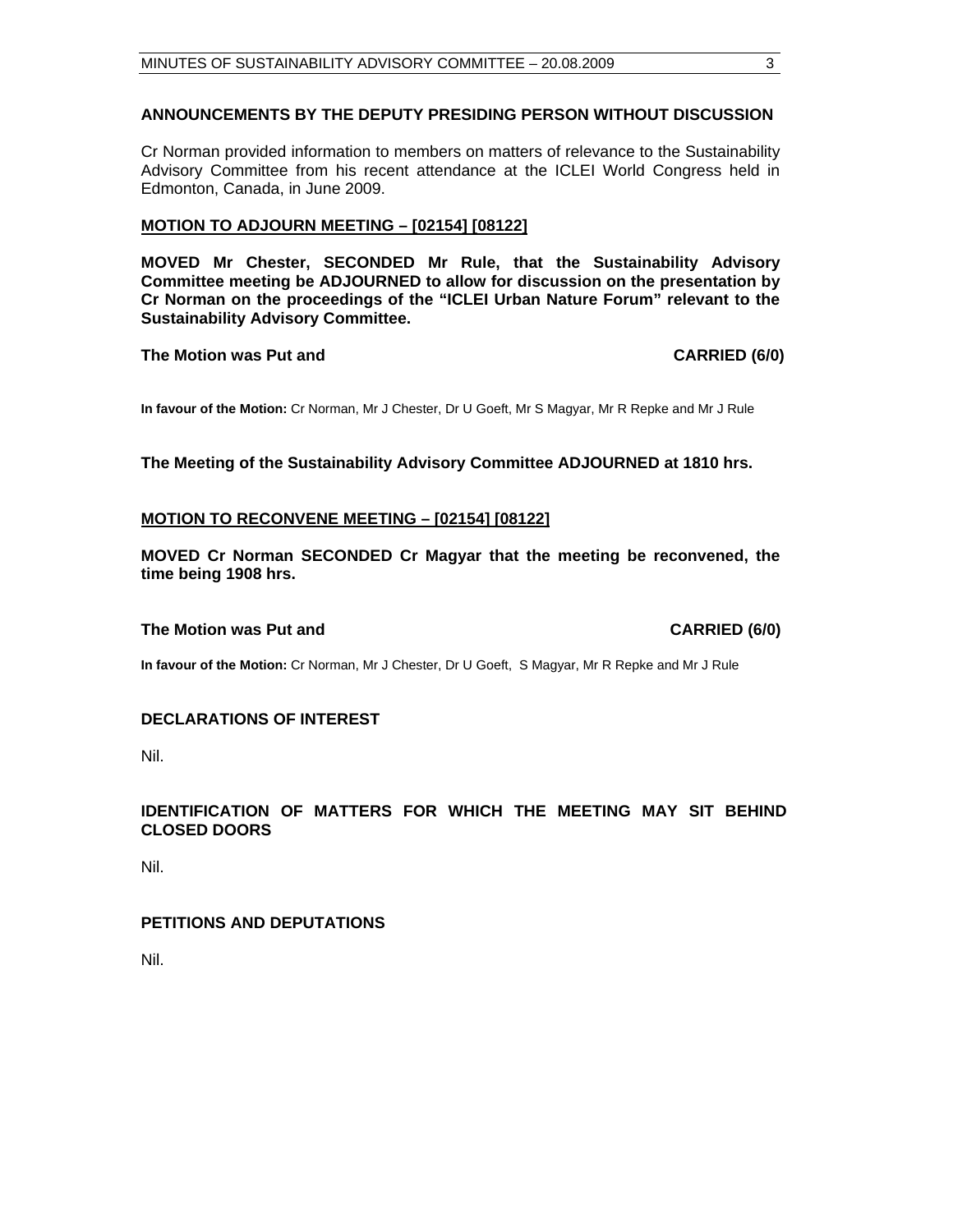# **REPORTS**

| <b>WARD:</b><br>All                                                                  | <b>COMMITTEE</b> |
|--------------------------------------------------------------------------------------|------------------|
|                                                                                      |                  |
| <b>RESPONSIBLE</b><br>Mr. Jamie Parry<br>Governance and Strategy<br><b>DIRECTOR:</b> |                  |
| <b>FILE NUMBER:</b><br>00906                                                         |                  |
| <b>ATTACHMENTS:</b><br>Nil                                                           |                  |

# **PURPOSE/EXECUTIVE SUMMARY**

For the Sustainability Advisory Committee (SAC) to give consideration to the format and preferred date for its workshop.

# **BACKGROUND**

At its meeting held on 19 May 2009, Council resolved to:

*"SUPPORT the request from the Sustainability Advisory Committee to hold a workshop with officer support:* 

- (a) To allow the Committee to better develop ideas and recommendations to Council *whilst limiting the impact on the City's resources;*
- *(b) To gather information to be able to advise Council on how, with suitable planning, the City can ensure its future sustainability under the influence of global changes including, but not limited to:* 
	- *Climate;*
	- *Availability of energy;*
	- *Availability of water;*
	- *Sustainable practices being used in the award-winning HIA Green Smart River gums estate in Baldivis;*
	- *Environmentally sustainable design used in the Stock land South Beach residential development near Fremantle (City of Cockburn)"*

### **DETAILS**

### **Issues and options considered:**

The SAC is required to give consideration to the format and preferred date for its workshop.

It is recommended that a date be set during September 2009.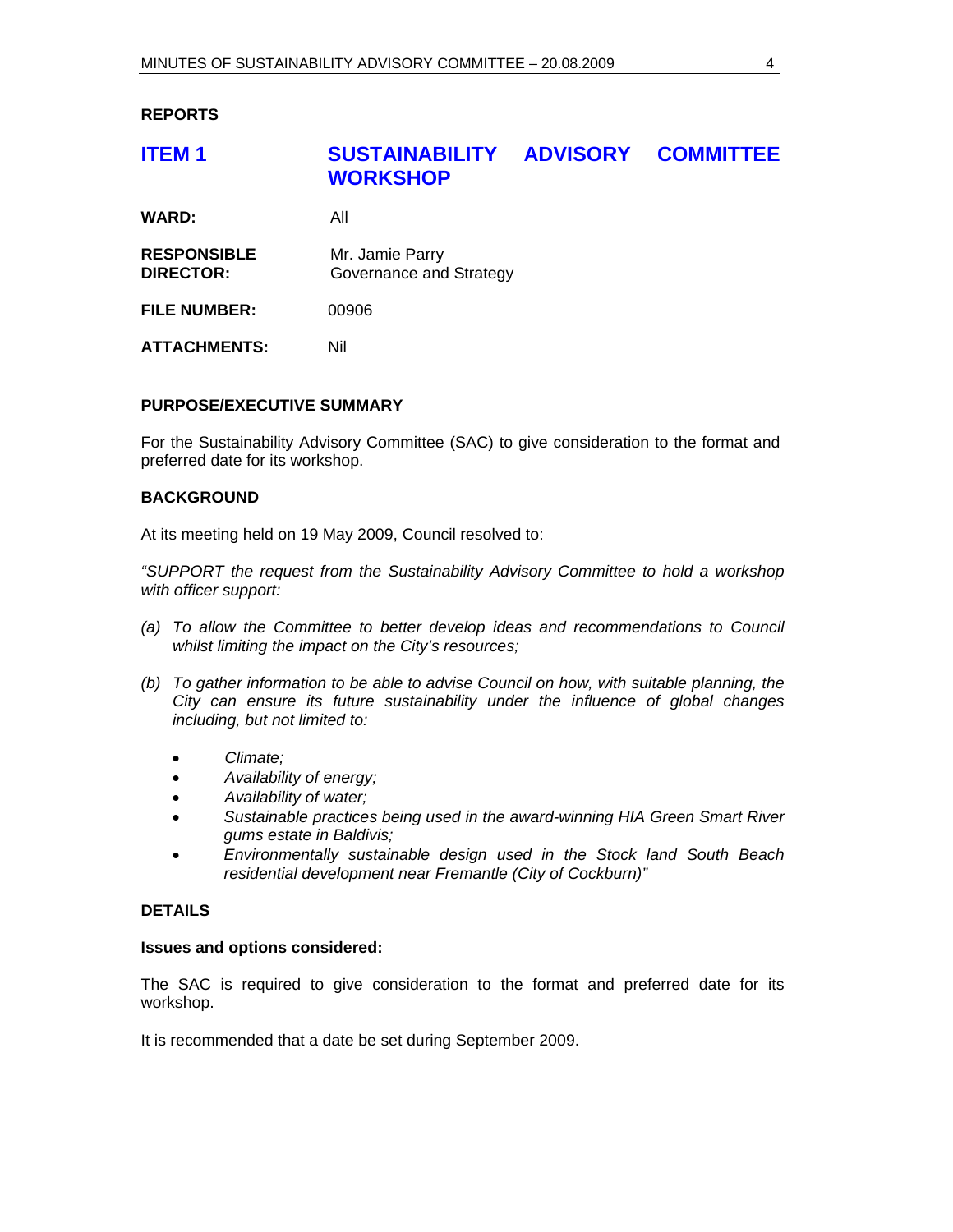# **Legislation/Strategic Plan/Policy Implications**

**Legislation** Not applicable.

**Strategic Plan** Key Focus Area: Organisation Development

Objective: To ensure the City responds to and communicates with the community.

**Policy** Not applicable.

# **Risk Management considerations:**

Not applicable.

# **Financial/Budget Implications:**

Not applicable.

# **Regional Significance:**

The Sustainability Advisory Committee provides an opportunity for consideration of regional matters that may impact on local sustainability.

# **Sustainability implications:**

The Sustainability Advisory Committee provides a forum for consideration of a range of sustainability issues by Elected Members and community representatives with local knowledge and expertise.

# **Consultation:**

Nil.

### **COMMENT**

It is requested that the SAC give consideration to the format and preferred date for the workshop. An officer from the City will be in attendance to provide technical advice on issues raised during the workshop.

### **VOTING REQUIREMENTS**

Simple majority.

**OFFICER'S RECOMMENDATION:** That the Sustainability Advisory Committee NOTES the format and preferred date of its workshop.